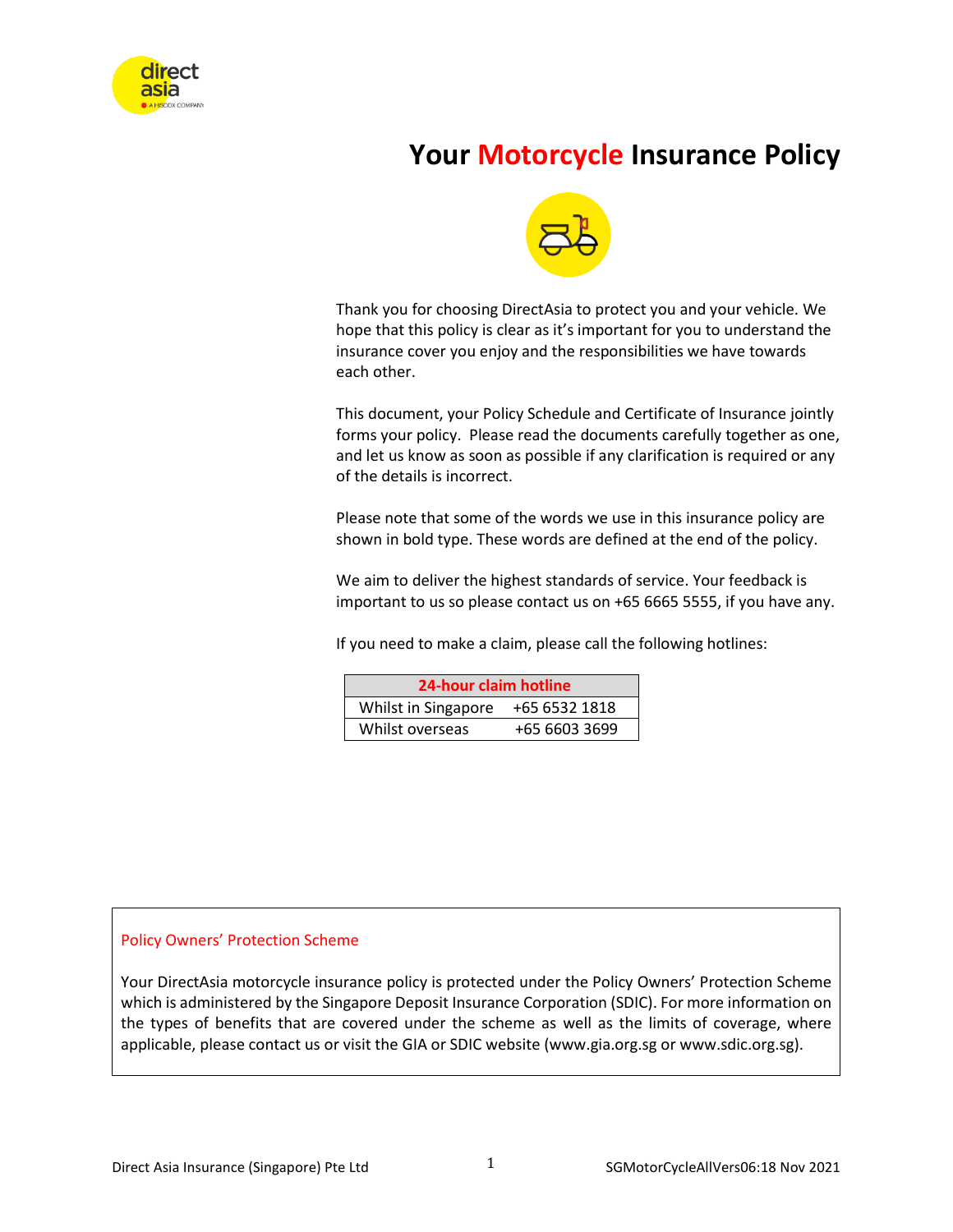

|    | <b>Contents</b> |  |
|----|-----------------|--|
|    |                 |  |
| 1. |                 |  |
| 2. |                 |  |
|    |                 |  |
|    |                 |  |
|    |                 |  |
|    |                 |  |
| 1. |                 |  |
| 2. |                 |  |
| 3. |                 |  |
| 4. |                 |  |
| 5. |                 |  |
| 6. |                 |  |
|    |                 |  |
| 1. |                 |  |
| 2. |                 |  |
| 3. |                 |  |
| 4. |                 |  |
| 5. |                 |  |
| 6. |                 |  |
|    |                 |  |
| 1. |                 |  |
| 2. |                 |  |
| 3. |                 |  |
| 4. |                 |  |
| 5. |                 |  |
| 6. |                 |  |
| 7. |                 |  |
| 8. |                 |  |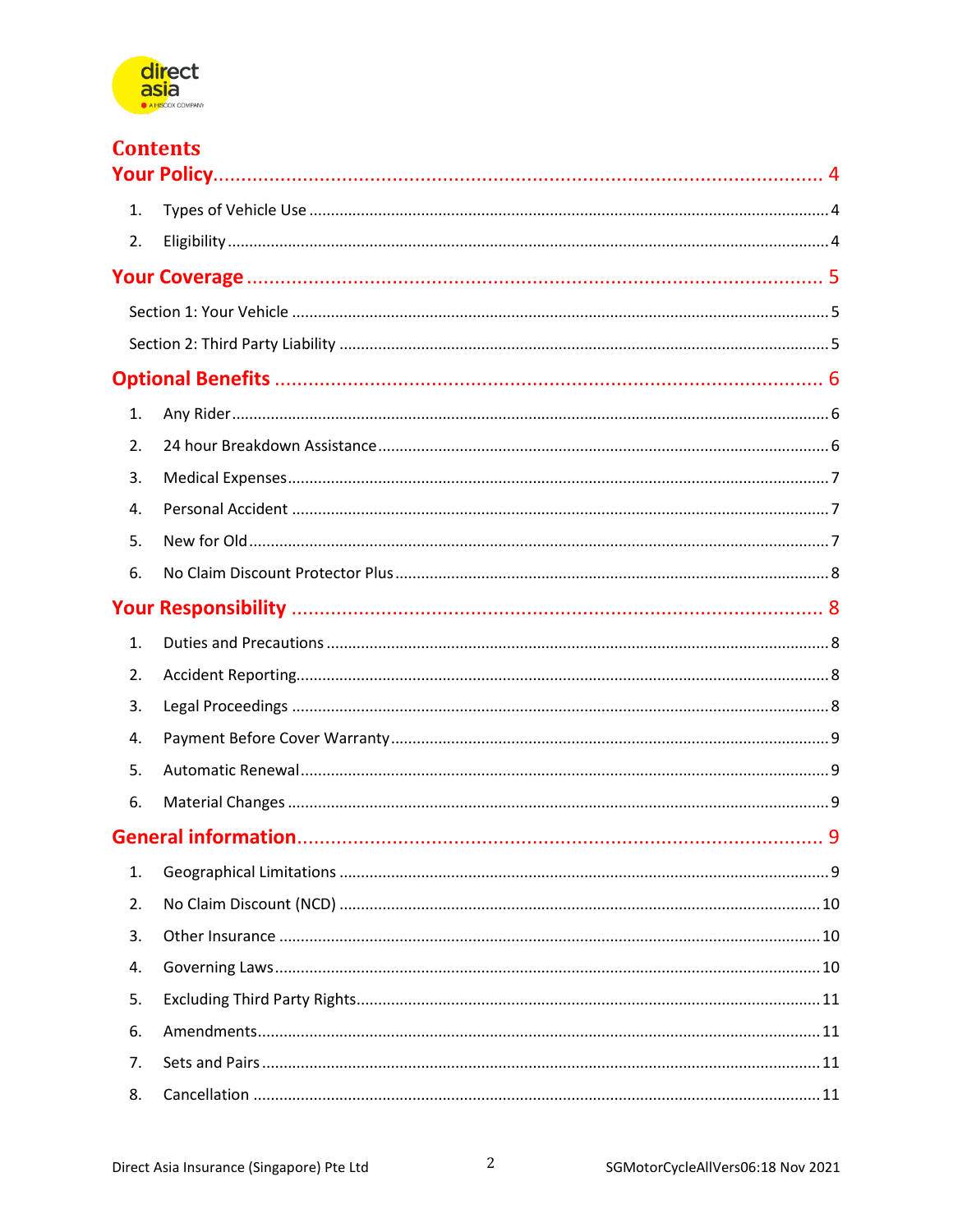

| 9.  |  |  |  |
|-----|--|--|--|
| 10. |  |  |  |
|     |  |  |  |
|     |  |  |  |
| 2.  |  |  |  |
|     |  |  |  |
| 4.  |  |  |  |
| 5.  |  |  |  |
|     |  |  |  |
|     |  |  |  |
|     |  |  |  |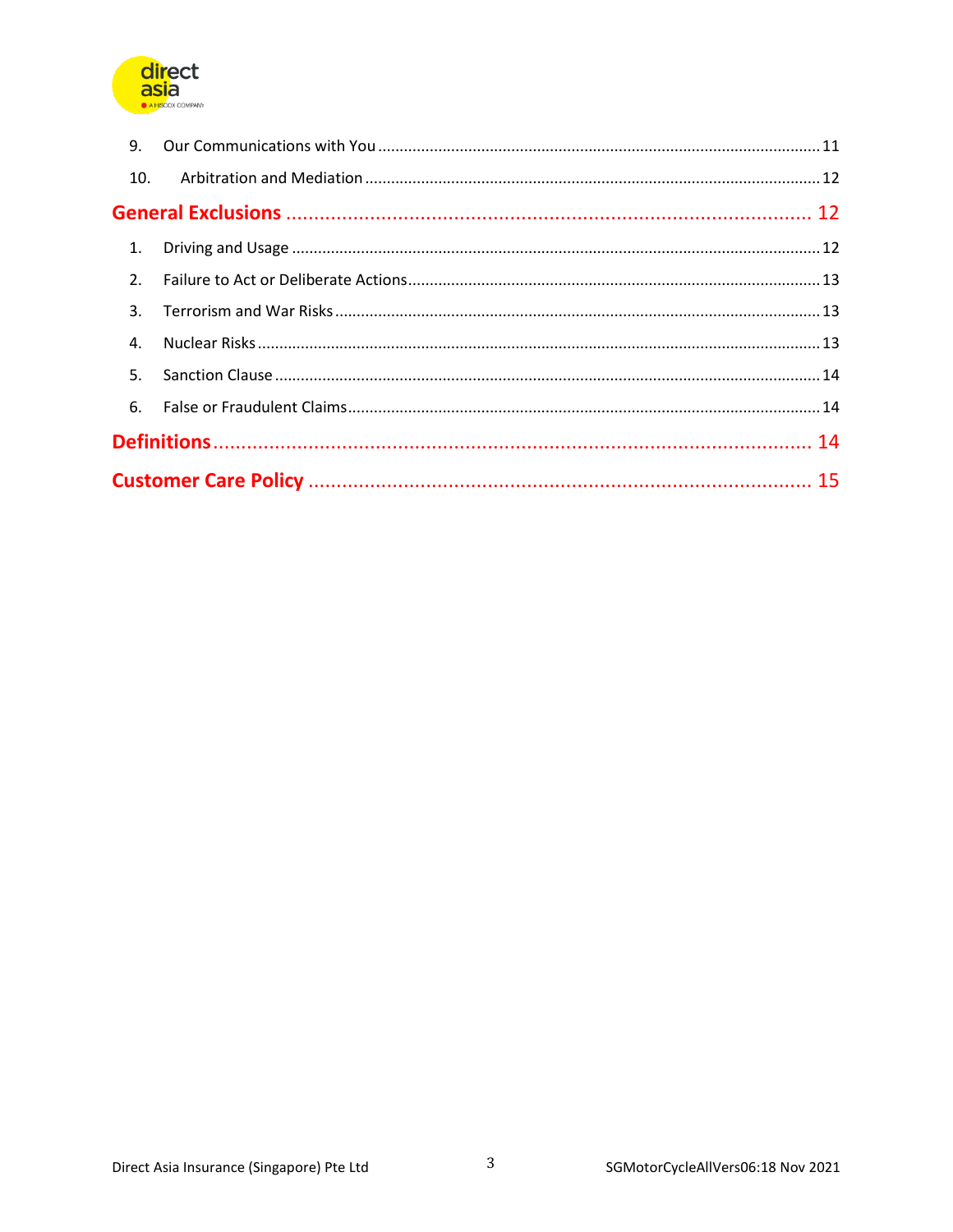

## <span id="page-3-0"></span>**Your Policy**

This **policy**, including any **endorsements we** have issued, tells **you** what **you** need to know about **your** motorcycle insurance and forms a legally enforceable agreement between **you** and **us** during the **period of insurance**. **We** agree to pay the benefits set out in this **policy** on condition precedent that the premium is fully paid in Singapore dollars inclusive of any relevant tax.

All information provided to **us** in **your** application form, including declarations made over the phone, internet or in person would form the basis of this **policy**. **You** must answer all the questions in **your** application accurately and disclose all facts **you** know or could reasonably be expected to know that is relevant to **our** decision before this **policy** is issued. Otherwise, **we** may deny a claim or void this **policy**.

**Your** coverage under this **policy** is subject to the type of cover, plan, usage and benefits **you** have selected with the corresponding **policy** terms and conditions.

Applicable **excess** are shown on **your** certificate of insurance and **your policy** schedule.

### <span id="page-3-1"></span>1. Types of Vehicle Use

| Usage type                 | Description                                                                   |  |
|----------------------------|-------------------------------------------------------------------------------|--|
| Private use                | For personal and leisure use of your vehicle only.                            |  |
| Private use + Commuting to | For "Private Use" and commuting to-and-from work use of your vehicle only.    |  |
| Work                       |                                                                               |  |
| Private use + Business     | For "Private Use + Business" use of your vehicle for your business. This      |  |
|                            | excludes carriage of persons or goods for hire or reward.                     |  |
| Private use + Commuting to | For "Private Use + Commuting to Work" and deliveries of food and/or parcel    |  |
| Work + Deliveries          | use of your vehicle only.                                                     |  |
| Private use + Business +   | For "Private Use + Business" and deliveries of food and/or parcel use of your |  |
| <b>Deliveries</b>          | vehicle only.                                                                 |  |

Please refer to **your** selected usage type as shown in **your policy** schedule and Certificate of Insurance.

#### **IMPORTANT NOTE:**

- If **you** use **your vehicle** outside of the declared usage type, an additional **excess** of \$1,500 will be imposed on each and every claim.
- **Your policy** strictly does not cover usage of **your vehicle** for Deliveries if usage is not declared and selected.

### <span id="page-3-2"></span>2. Eligibility

This **policy** only covers **you** as the policyholder / main **rider** and one additional **named rider** who must be:

- between the age of 21 and 24 year old who have held a valid motorcycle licence for at least 2 years and/or not more than 1 **accident** in the last 3 years;
- between the age of 25 and 65 year old and have held a valid motorcycle licence for at least 2 years;
- named on **your** certificate of insurance and **policy** schedule unless "Any rider" optional benefit is taken up on **your policy**.

General exclusion in this **policy** applies.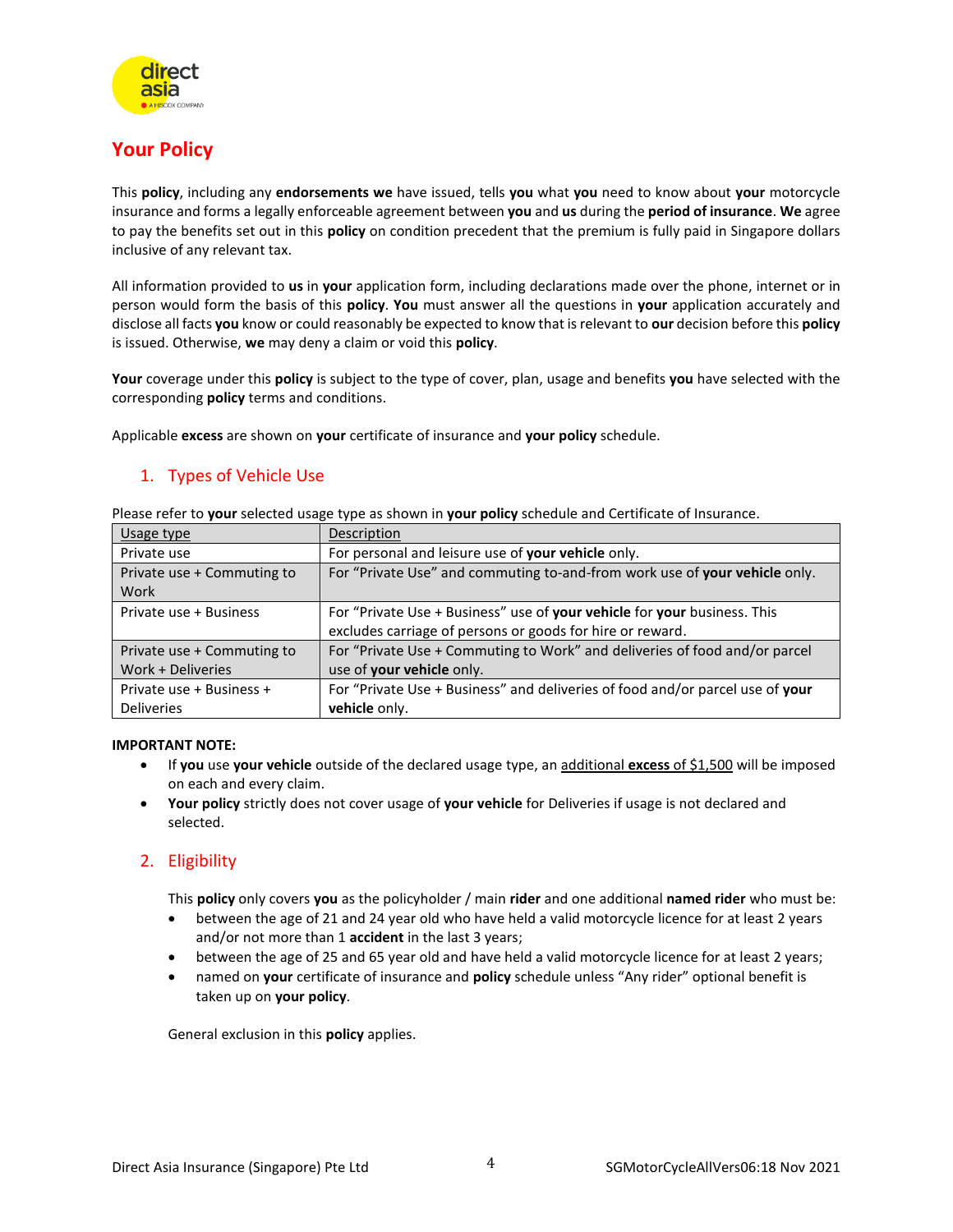

## <span id="page-4-0"></span>**Your Coverage**

### <span id="page-4-1"></span>Section 1: Your Vehicle

This section covers **you** for loss or damage to **your vehicle** as per **your policy** cover type below:

| Cover type                  | Causes of loss or damage                                                   |
|-----------------------------|----------------------------------------------------------------------------|
| Comprehensive               | All Accidental causes including vandalism and natural disaster             |
|                             | (up to the <b>market value</b> and its <b>accessories</b> at time of loss) |
| Third Party, Fire and Theft | Fire and Theft only                                                        |
|                             | (up to the market value and its accessories at time of loss)               |
| Third Party Only            | Not covered                                                                |

- 1. **We** will pay **you** the **market value** of **your vehicle** and **we** will salvage and retain all costs (including authority rebates) that are claimable by **you** at the time of the **accident** or loss:
	- if **your vehicle** is declared a **total loss**;
	- if **your vehicle** has been stolen outside of Singapore, an additional excess of 50% of the **market value** at the time of incident capped at a maximum of \$2,000 applies.
- 2. **We** have the option to repair, reinstate, replace or pay **you** the cost for the loss of or damage to **your vehicle** or its **accessories** not more than the **market value** of **your vehicle** and its **accessories**.
- 3. **You** will be allowed to repair **your vehicle** at any workshop in Singapore or at **our** list of **approved workshop**.
- 4. **We** will pay any cash settlement to the hire-purchase or leasing company of **your vehicle** named in the schedule.
- 5. If **your vehicle** cannot be driven due to damage from an **accident**, **we** will pay a reasonable cost of towing **your vehicle** to the workshop:
	- a. up to \$100 for **accident** within Singapore;
	- b. up to \$300 for **accident** within the Geographical Limitations but outside of Singapore.
- 6. **We** will cover **you** for **accessories** and spare parts of **your vehicle** provided that these **accessories** are fitted as standard equipment by the maker or distributor at the time of originally purchased and were installed on **your vehicle** at the time of **accident**, loss or theft.

### <span id="page-4-2"></span>Section 2: Third Party Liability

**We** will cover **you** and **your** passenger against legal liabilities rising from an **accident** involving **your vehicle** for:

- death or bodily injury to any person, including while getting on and off of **your vehicle**;
- property damage of up to \$500,000 inclusive of all costs arising out of any one **accident**.

**We** reserve all discretion to arrange for legal representative and/or to pay all or some reasonable legal costs up to \$3,000 to defend or represent **you** or any **rider** covered by **your policy** against any criminal charges that may be brought against **you** or **your rider**. However, **you** must reimburse **us** for any legal costs and/or expenses and **we** will not pay any costs if **you** or **your rider** has been charged with or convicted of the following:

- reckless riding;
- dangerous riding;
- causing death by reckless, dangerous riding or murder.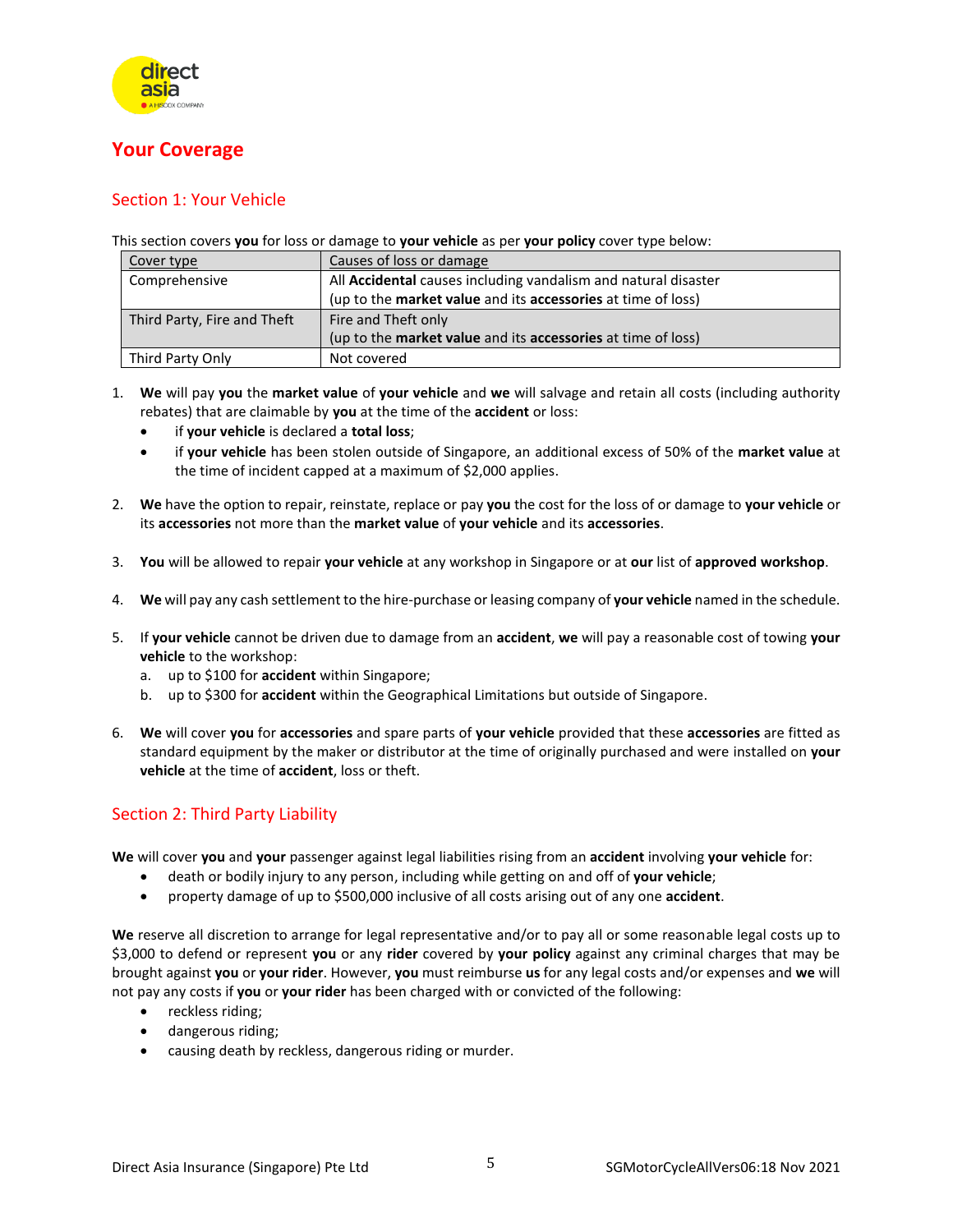

**We** will not pay for:

- death or bodily injury sustained by the **rider;**
- death or bodily injury which **you** can claim for under the Work Injury Compensation Act;
- death or bodily injury to anyone employed by **you** or **your rider** if such death or bodily injury arises during the course of employment;
- loss or damage to **your vehicle** or property held in trust or owned by or in the care, custody or control of anyone covered under this section;
- loss or damage to property belonging to **your** family member or anyone employed **you**.

## <span id="page-5-0"></span>**Optional Benefits**

Additional insurance benefits are available to further enhance **your policy** coverage. These optional benefits described in this section are subject to additional premium payment by **you** and stated on **your policy** schedule if you had taken up.

<span id="page-5-1"></span>

#### 1. Any Rider

**We** will cover any **unnamed rider** who must:

- have held a valid motorcycle licence for at least 2 years;
- not have any **accident** at the time in the last 3 years;
- not have had his or her licence suspended or disqualified from driving in the last 5 years;
- not be using **your vehicle** to carry or deliver goods and/or food for payment even if Deliveries usage is declared and selected.

Rider Plan to select for coverage

| Rider Plan                      | Description                                                  |
|---------------------------------|--------------------------------------------------------------|
| Any rider age 25 to 65 year old | Cover authorised unnamed rider between age 25 to 65 year old |
| Any rider age 30 to 65 year old | Cover authorised unnamed rider between age 30 to 65 year old |

<span id="page-5-2"></span>

#### 2. 24 hour Breakdown Assistance

**We** will pay **you** the reasonable cost of obtaining breakdown assistance. **We** will also pay the cost of towing **your vehicle** to the nearest repairer of **your** choice if the motorcycle cannot be repaired on the spot:

- a. up to \$100 within Singapore;
- b. up to \$300 within the Geographical Limitations but outside of Singapore.

**You** are required to call **our** service hotline at 6532 1818 or +65 6603 3699 (overseas) to render appropriate assistance.

**We** will not pay for:

- other claims, loss or damage under this benefit including the cost of repairs or replacement **vehicle** parts;
- any lifting method and services to **your vehicle** before towing **your vehicle**;
- breakdown assistance **you** arranged on **your** own without **our** involvement.

No Claim Discount will not be affected for claims made solely against this benefit. This benefit is available for "Comprehensive" and "Third-Party, Fire and Theft" cover types only.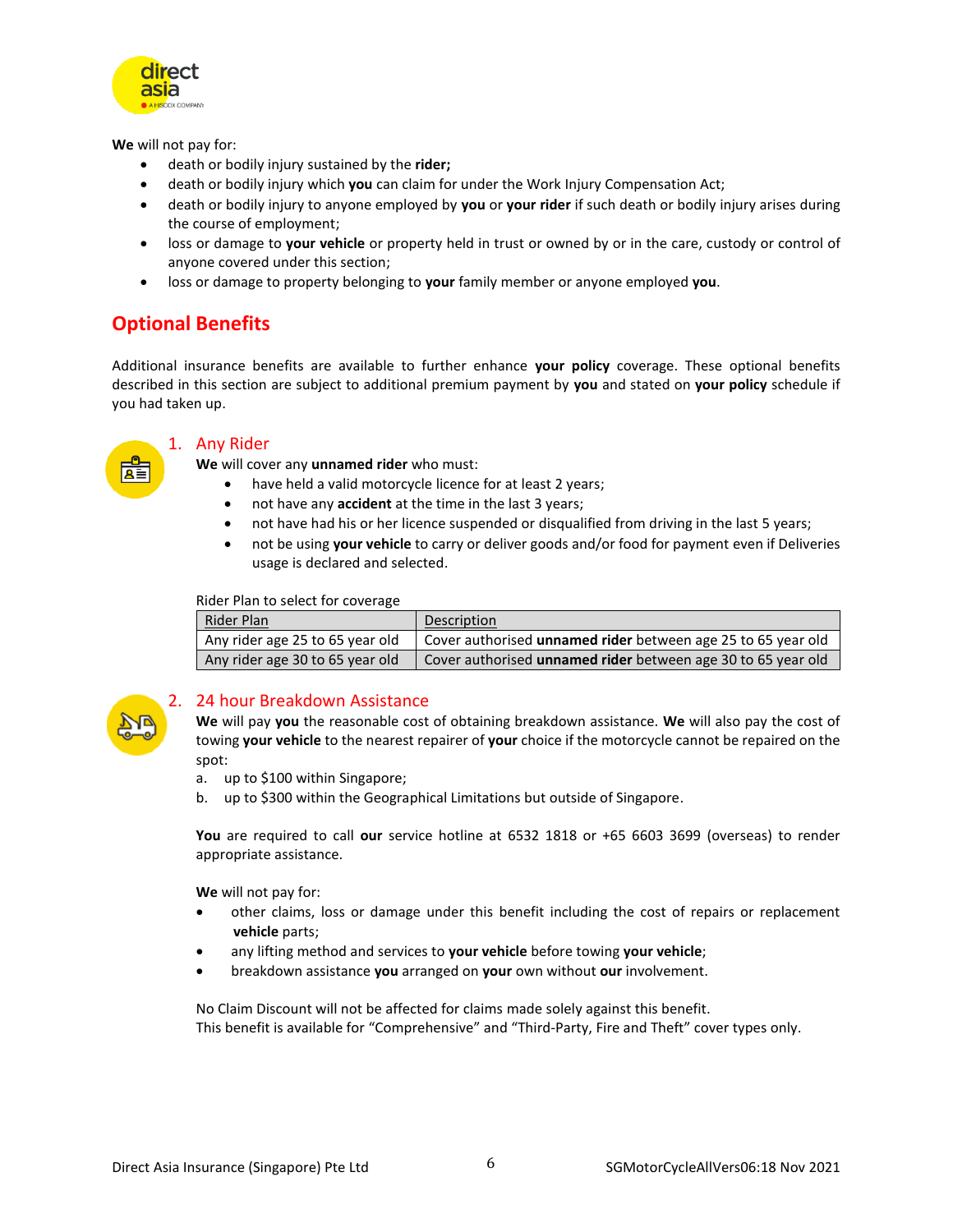

<span id="page-6-0"></span>

#### 3. Medical Expenses

**We** will pay **you**, **your rider** and passenger for reasonable medical expenses up to \$2,500 per person arising out of an **accident** while on **your vehicle**.

An **excess** of \$107 (inclusive of GST) on each and every claim applies. No Claim Discount will not be affected for claims made solely against this benefit.

<span id="page-6-1"></span>

#### 4. Personal Accident

**We** will pay **you** and **your rider** as shown in the scale of compensation for death or bodily injury arising out of an **accident**, as a **rider** of **your vehicle.** 

No Claim Discount will not be affected for claims made solely against this benefit.

| Description                                                    | Percentage of sum insured |
|----------------------------------------------------------------|---------------------------|
|                                                                | as per policy schedule    |
| Death                                                          | 100%                      |
| Total and permanent loss of all sight:                         |                           |
| Both eyes                                                      | 100%                      |
| One eve                                                        | 50%                       |
| Loss by physical severance at or above the wrist or ankle of:  |                           |
| <b>Both hands</b>                                              | 100%                      |
| One hand                                                       | 50%                       |
| Both feet                                                      | 100%                      |
| One foot                                                       | 50%                       |
| One hand and one foot                                          | 100%                      |
| Loss of sight together with hand or foot:                      |                           |
| Total and permanent loss of sight in one eye together with the | 100%                      |
| total loss by physical severance of one hand (at or above the  |                           |
| wrist) or one foot (at or above the ankle)                     |                           |
| Maximum claimable amount within the inforce <b>period of</b>   | 100%                      |
| insurance                                                      |                           |

#### **Scale of compensation**

**Our** liability under this benefit will cease once **we** pay **you** under the personal **accident** benefit.

**We** will not pay if the death or bodily injury:

- is not directly arising from driving **your vehicle**;
- occurs more than 3 calendar months from the date of **accident**;
- is directly or indirectly out of intentional self-injury, attempted suicide, suicide, physical or mental defect or infirmity;
- is due to driving under the influence of drugs, or alcohol or medication.

<span id="page-6-2"></span>

#### 5. New for Old

**We** will offer **you** a new vehicle replacement if **your vehicle** is declared as **total loss** at **our** sole discretion. **We** will replace a brand new vehicle of the same or a similar make and model regardless of the prevailing selling price or **we** may offer a cash compensation in lieu if **we** are not able to replace a brand new vehicle of the same or a similar make and model.

**We** do not guarantee the **COE** for the new vehicle. If it is unsuccessful after the first bid for the **COE**, **we** may, at **our** discretion, pay the published first successful bid price for that particular **COE** tender.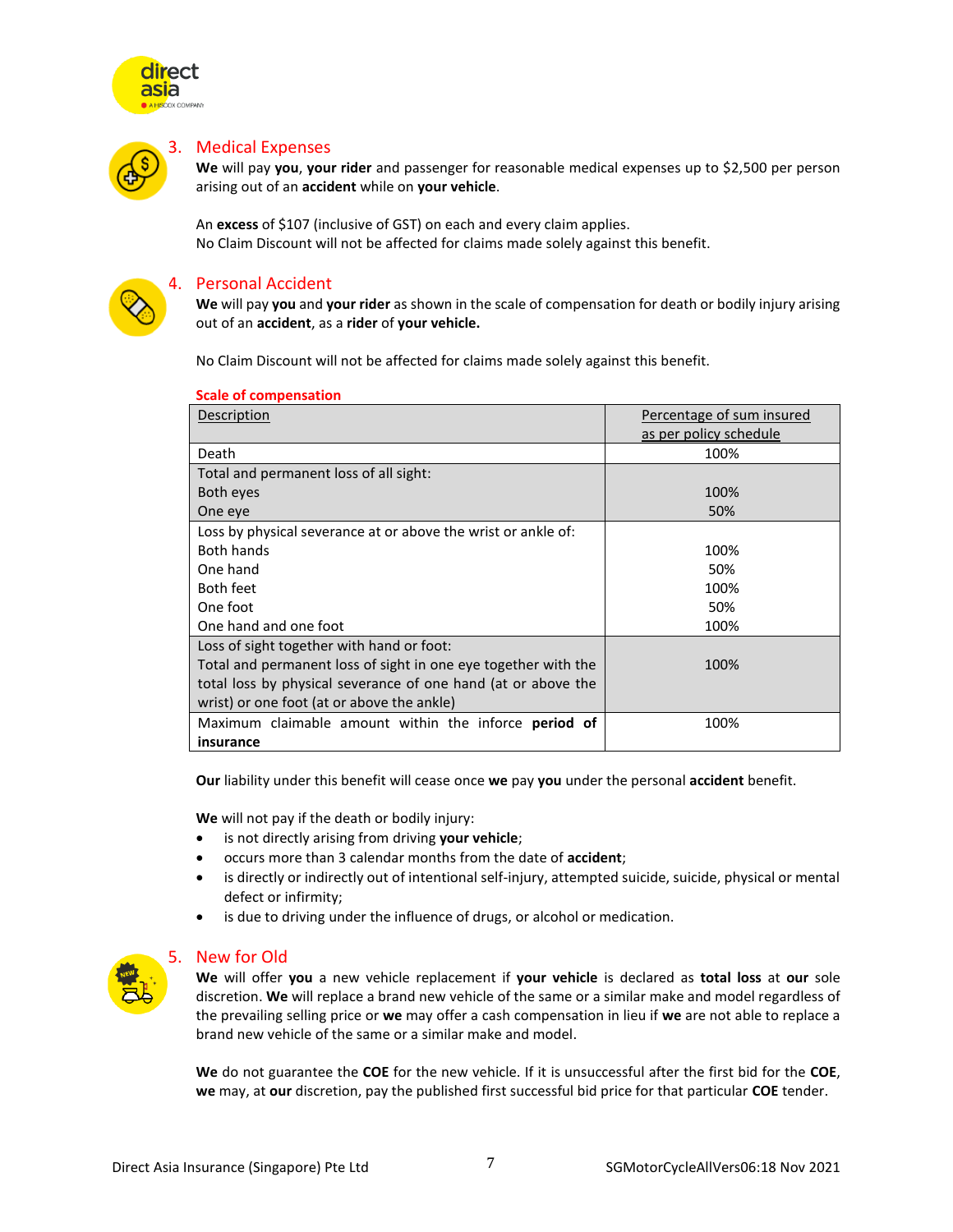

### 6. No Claim Discount Protector Plus

This benefit is available to **you** if **your** current No Claim Discount entitlement is 20%, 25% or 30% and **your vehicle** continues to be insured by **us**.

**We** will retain **your** current No Claim Discount entitlement if **you** make no more than one at-fault claim during the **period of insurance**. However, No Claim Discount will be reduced from the second at-fault claim.

### <span id="page-7-1"></span>**Your Responsibility**

The following conditions apply to this **policy** and **we**, at **our** sole discretion, reserve the right not to pay any claim under this **policy** or declare this **policy** void when the conditions are not met.

#### <span id="page-7-2"></span>1. Duties and Precautions

**You** must:

direct asia

<span id="page-7-0"></span>**NCD** 

- maintain **your vehicle** in a roadworthy condition and compliant with all applicable laws and regulations at all times;
- not leave the scene of the **accident** or leave **your vehicle** unattended without exchanging the particulars with the third party unless **you** are escorted away by the authorities;
- take all necessary and proper precautions to prevent further loss or damage following an **accident**;
- not ride **your vehicle** after it is damaged before necessary repairs have been carried out following an **accident**;
- not carry out repairs to **your vehicle** without **our** authorization or dispose of any damaged property before an **accident** inspection;
- take all necessary precautions which in **our** opinion is deemed reasonable;
- cooperate with **us** in every step of the claim process following an **accident**.

#### <span id="page-7-3"></span>2. Accident Reporting

If **your vehicle** is lost, damage or involved in an **accident**, regardless would it give rise to a claim under this **policy**, **you** must:

- report the **accident** or loss to **us** within 24 hours or by the next working day of the **accident** and have **your vehicle** taken to one of **our** approved reporting centres for **accident** reporting;
- report the **accident** or loss to authorities in the country where the **accident** or loss occurs within 24 hours, if applicable;
- immediately inform **us** of any demand, writ, summons, offer of settlement or notice of any other proceeds **you** have received;
- not admit liability of any kind, make any offer or payment without **our** written consent;
- report to police and co-operate with **us** on convicting third party in case of criminal act that may give rise to a claim under this **policy**.

**You** must write to inform **us** within 14 days of the **accident** or discovery of damage if **you** are making a claim on **us** for damage to **your vehicle**.

#### <span id="page-7-4"></span>3. Legal Proceedings

If **you** are involved in a legal proceeding arising from the **accident**, **we** reserve all right to:

- take over and conduct in **your** name the defense or settle any claim against **you**;
- decide on how the defense is conducted or a claim is settled;
- represent **you** at any inquest or official inquiry;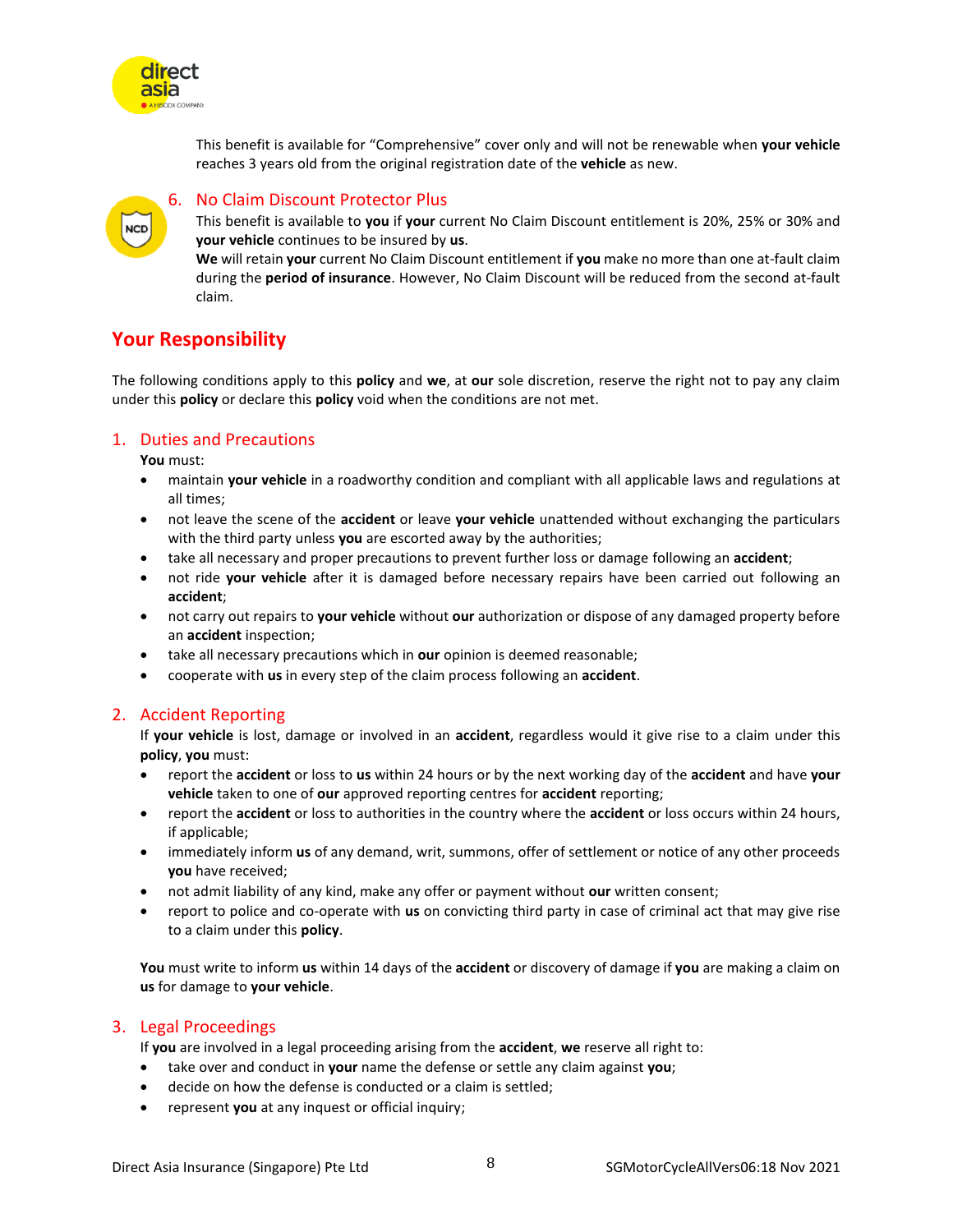

- take legal action in **your** name against anyone responsible for the loss, damage or injury;
- recover all payments from **you** or any person who is responsible for the loss, damage or injury under the **policy** terms which is not admissible.

If **we** decide not to continue with the conduct of the defence or settlement of claim, **we** will not be responsible for any damage, losses, costs or expenses incurred by **you** or by any other person as a result of **our** decision.

#### <span id="page-8-0"></span>4. Payment Before Cover Warranty

**We** agree to pay the benefits set out in this **policy** if **you** meet the premium obligations as below:

- **We** must receive the total premium due to **you** on or before the effective date of insurance;
- If the premium due is not paid or received in full by **us** on or before the effective date, the **policy** will be void and no claim or benefits will be payable by **us**. Any premium payment received after the effective date shall have no effect on the void of **your policy**.
- If **you** are permitted to pay **your** premium by installments, then if two or more required installment payments are not paid and received in full by **us** on or before the specific due date, the remaining balance of the annual premium shall be payable in full immediately. If no installment payments are made, the **policy** will be deemed to be cancelled from the installment premium due date and no claim or benefits will be payable by **us** for any **accident** on or after the installment premium due date. Any premium payment received after the specific due date shall have no effect on the cancellation of **your policy.**

#### <span id="page-8-1"></span>5. Automatic Renewal

If **you** have opted for auto-renewal, **we** will renew **your policy** automatically at the premium and on the terms determined by **us**. **You** should be aware that **we** can only consider automatic renewal when:

- **you** have made **us** aware of and **we** have accepted any changes to **your policy** details;
- the credit card details given to **us** by **you** have not changed;
- there are no outstanding payments and/or other breaches of **your policy**.

**We** are entitled to retain the credit card details provided by **you** to **us** and **we** have the consent of the credit card holder for **us** to charge against the credit cards.

**We** will automatically debit the credit card **we** have on file with the renewal premium. **You** may opt out of automatic renewal at any time in writing to **us** at least 30 days before the expiry of **your policy**.

#### <span id="page-8-2"></span>6. Material Changes

**You** must inform **us** immediately of any material change which may impact the terms and conditions of **our** cover under this **policy**. **We** may compute any difference in premium from the date of such change even if this happened in a previous **period of insurance**.

## <span id="page-8-3"></span>**General information**

#### <span id="page-8-4"></span>1. Geographical Limitations

This **policy** covers for any **accident**, loss, damage, injury or legal responsibility arising within the geographical areas as specified below:

- The Republic of Singapore
- West Malaysia (including Penang and other Malaysia offshore islands accessible by road)
- Southern Thailand within 80 km from the border of West Malaysia
- **Your vehicle** crossing the straits between Singapore and Tanjong Belungkor, Johor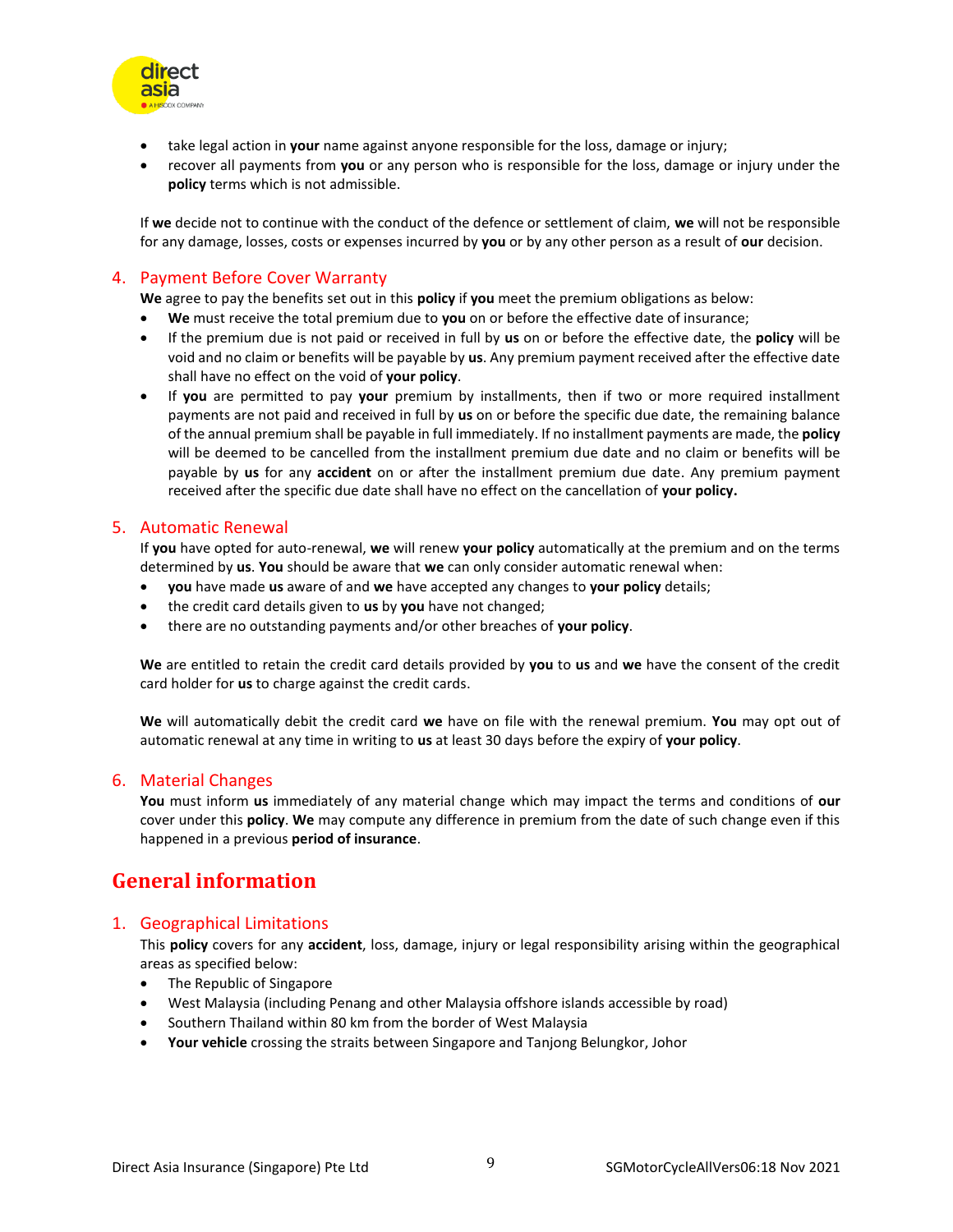

### <span id="page-9-0"></span>2. No Claim Discount (NCD)

If **you** have been insured with **us** and no claim is made under this **policy**, **you** will be entitled to discount on **your** premium as follows:

| No claims period        | <b>NCD</b> |
|-------------------------|------------|
| One year                | 10%        |
| Two consecutive years   | 15%        |
| Three consecutive years | 20%        |
| Four consecutive years  | 25%        |
| Five consecutive years  | 30%        |

If there are claims made against **your policy**, **we** will reduce the No Claim Discount as follows:

With the optional no claim discount protector plus cover;

| Entitled current NCD | <b>NCD</b>           |                  |                          |
|----------------------|----------------------|------------------|--------------------------|
|                      | 1 at fault claim     | 2 at fault claim | 3 or more at fault claim |
|                      | (NCD Protector plus) |                  |                          |
| 30%                  | 30%                  | 0%               | 0%                       |
| 25%                  | 30%                  | 0%               | 0%                       |
| 20%                  | 25%                  | 0%               | 0%                       |

Without the optional no claim discount protector plus cover;

| <b>Entitled current NCD</b> | <b>NCD</b>       |                          |  |
|-----------------------------|------------------|--------------------------|--|
|                             | 1 at fault claim | 2 or more at fault claim |  |
| 0% to 30%                   | 0%               | 0%                       |  |

However, if **you** fail to report an **accident** to **us** within 24 hours or by the next working day and/or do not provide **your vehicle** to **us** for inspection, **we** will reduce **your** No Claim Discount upon renewal of **your policy** as below:

| <b>Current NCD</b> | Reduced NCD due to late reporting |
|--------------------|-----------------------------------|
| 30%                | 25%                               |
| 25%                | 20%                               |
| 20%                | 15%                               |
| 15%                | 10%                               |
| 10%                | 0%                                |
| 0%                 | 0%                                |

**Your** No Claim Discount entitlement is not transferrable to any other person and applies to only one **vehicle** at any one time only.

#### <span id="page-9-1"></span>3. Other Insurance

**We** will pay only **our** share of any claim if any other insurance covers the same damage, loss or liability.

#### <span id="page-9-2"></span>4. Governing Laws

This **policy** is governed by and interpreted in accordance to the laws of Singapore and the following legislation and agreements:

- Motor Vehicles (Third-Party Risks and Compensation) Act (Cap 189) of Singapore;
- Road Transport Act 1987 of Malaysia;
- Motor Vehicle (Third Party Risks) Rules, 1959 of Malaysia;
- Agreement between the Minister of Finance of the Republic of Singapore and the Motor Insurers' Bureau of Singapore dated 22 February 1975;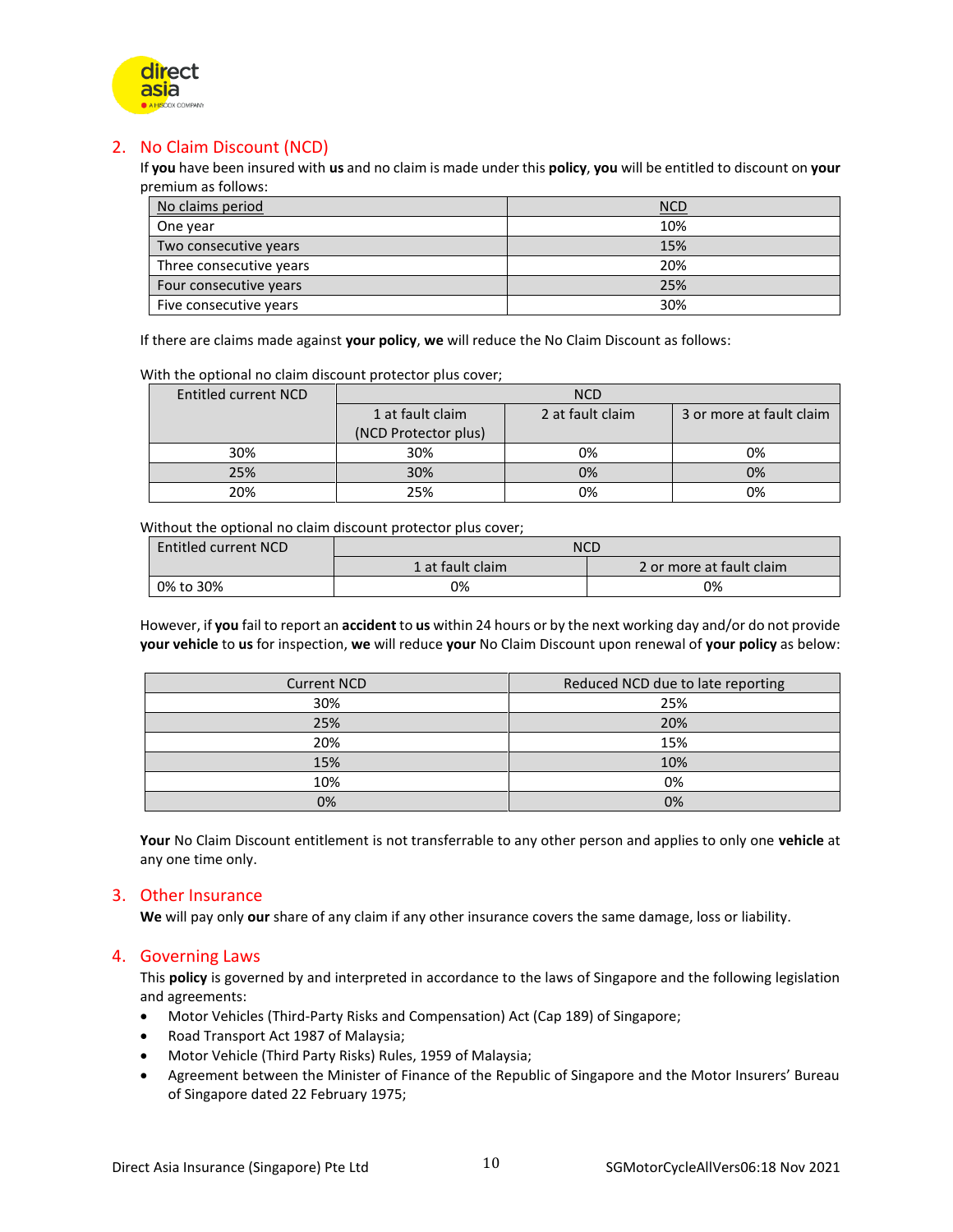

- Agreement between the Minister of Transport of the Government of Malaysia and the Motor Insurers' Bureau of West Malaysia dated 15 January 1968;
- Any other agreement pursuant thereto and/or any subsequent revision of the above legislation or agreements.

#### <span id="page-10-0"></span>5. Excluding Third Party Rights

A person who has not agreed to be bound by the terms and conditions contained in this **policy** will have no rights under the Contracts (Rights of Third Parties) Act (Cap.53B) to enforce any of its terms or conditions.

#### <span id="page-10-1"></span>6. Amendments

**You** may contact **us** to request a change to be made to **your policy**. Upon **our** approval, acceptance and receipt of any additional premium payable by **you**, **we** will confirm in writing to **you** and amend **your** certificate of insurance and **policy** schedule.

**We** may change the terms and conditions of **your policy**, including the premium payable, by giving **you** at least 30 days' notice before such change is effected or upon the next period of **your** insurance. **Your** continued payment of the premium after the notice is given to **you** will mean that **you** accept such change.

**You** will not receive any refund of premium if the refund amount is less than \$10 and **you** will need to pay **us** any additional premium if it exceeds \$10.

#### <span id="page-10-2"></span>7. Sets and Pairs

If the loss or damage items forms part of a set or a pair, the repair or replacement will only apply to the damaged item individually within the set or pair.

#### <span id="page-10-3"></span>8. Cancellation

**We** may cancel this **policy** by giving **you** 7 days written notice to the address registered on **your policy**. **You** may cancel **your policy** by giving **us** 7 days written notice. **We** will compute any refund of premium as follows.

Premium refund = Premium x unexpired days of **period of insurance** / Original days of **period of insurance**

We will refund a pro-rated premium less a cancellation fee of \$53.50 (inclusive of GST).

However, **you** will not receive any refund of premium if:

- any claim has been made or expected to arise under this **policy**;
- **you** have not return **us** the certificate of insurance;
- there is any outstanding money **you** owe to **us**.

#### <span id="page-10-4"></span>9. Our Communications with You

**You** can make certain transactions online. This may be purchasing **your policy**, administering **your policy**, making a renewal payment or others. These transactions will not be final until **we** receive and process **your** confirmation including payment of any premium due.

**You** must inform **us** of any change to **your** contact details and maintain an active email, phone number and postal address. **We** are not responsible for communications sent to an inactive or out of date email account, phone number or postal address.

**Your** confirmation of payment may not be received by **us** for reasons including mechanical, software, computer telecommunications, electronic failures or omission which are outside the control of either party. **You** acknowledge to the extent permitted by law that **we** are not liable to **you** in any way for loss or damage, caused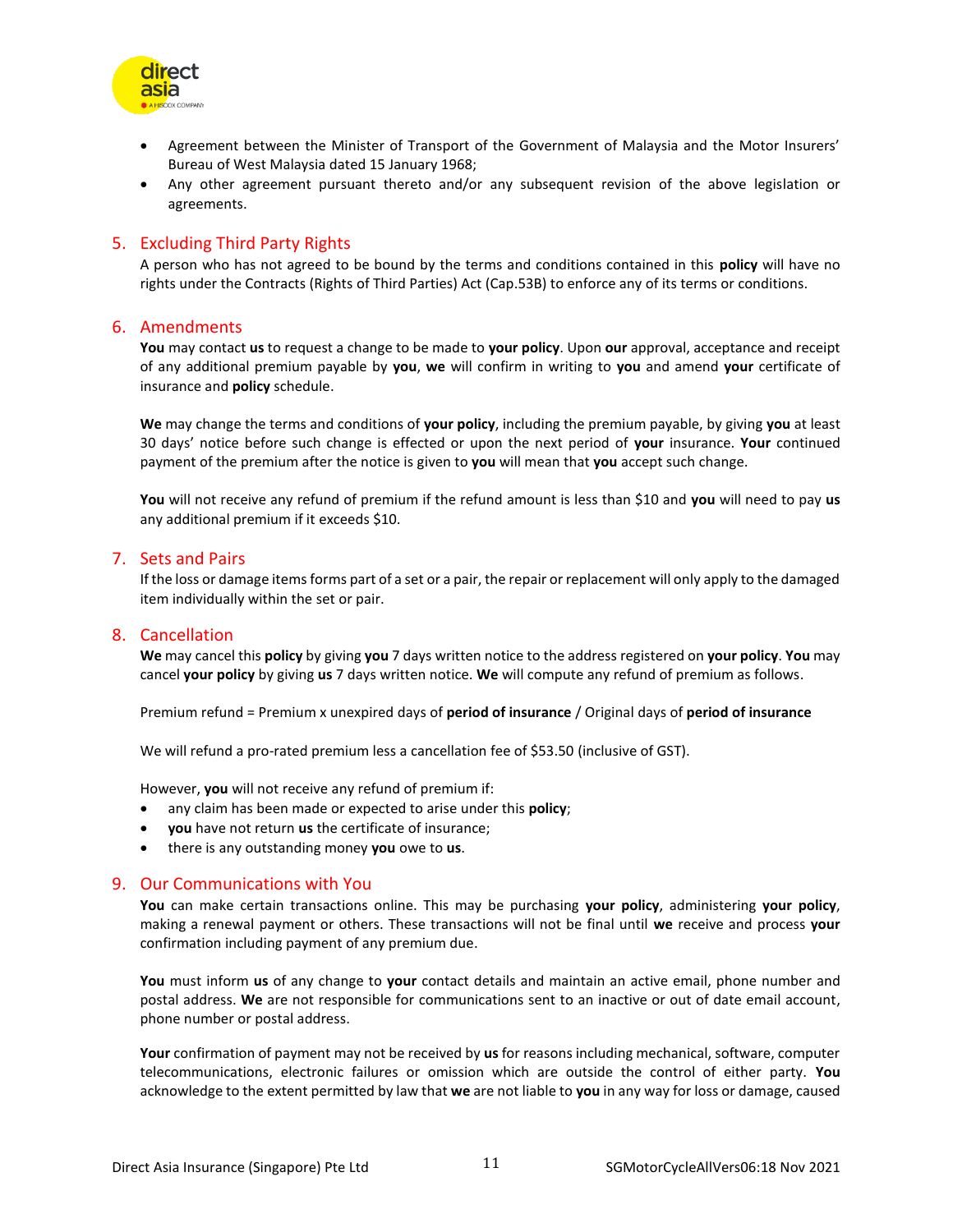

indirectly or directly, in connection with the transmission of an electronic instruction through **our** website or any failure to receive an electronic instruction for any reason.

**Your** credit card details that **you** provide **us** will be retained after payment is made. For **policy** where premium payment made by credit card, **we** will pay for refund to the credit card used for premium payment.

At **our** sole discretion, **we** may refuse or decline to process any transaction at any time and for any reason. **We** will not be liable to **you** or to any third party except where it constitutes a breach in **your policy** or any failure to process a transaction that is beyond **our** control.

If **you** have authorised any other person to purchase this **policy** on **your** behalf, it is explicitly implied that **you** have agreed and allowed **your** personal details to be shared and declared to abide to all **policy** conditions.

#### <span id="page-11-0"></span>10. Arbitration and Mediation

**You** and **us** agree that all disputes arising out of this **Policy** shall be settled or resolved by mediation in accordance with the existing mediation procedure and/or relevant legislation in force. The parties agree to take part in the mediation in good faith and undertake to honour the terms of any settlement reached. If any dispute is not referred to mediation or if mediation is unsuccessful, the dispute shall be referred to arbitration. Arbitration shall be conducted in accordance with the Arbitration Rules of the Singapore International Arbitration Centre or any other arbitration rules that is agreed between the parties.

### <span id="page-11-1"></span>**General Exclusions**

#### <span id="page-11-2"></span>1. Driving and Usage

**We** will not pay for any damage, loss, **accident**, injury or liability:

#### when **your vehicle** is:

- installed with any side car;
- not registered pursuant to the Road Traffic Act (Cap. 276) or its registration has been cancelled;
- without a valid road tax, incorrectly used or being driven illegally;
- modified without the approval of the Registrar of Vehicles in accordance with the Road Traffic (Motor Vehicles Registration and Licensing) Rules or any relevant legislation;
- in an unsafe or not roadworthy condition;
- being use on rails and not on terra firma;
- being transported by sea including loading and unloading as part of the journey;
- used to carry goods except if this **policy** covers Deliveries usage;
- used while on consignment;
- used for driving instruction, driving training or tuition for a fee;
- used on an airport runway or airport apron area;
- used for any motor competition, racing, contest, trailing and all related activities;
- used for any purpose in connection with the motor trade;
- used without actions taken for any manufacturer/dealer's recall or service bulletin;
- used for any forms of commercial, leasing, rental and/or hire and reward purpose except if this **policy** covers Deliveries usage;
- under lawful seizure, repossession of **your vehicle** by government or public authority or legal owner;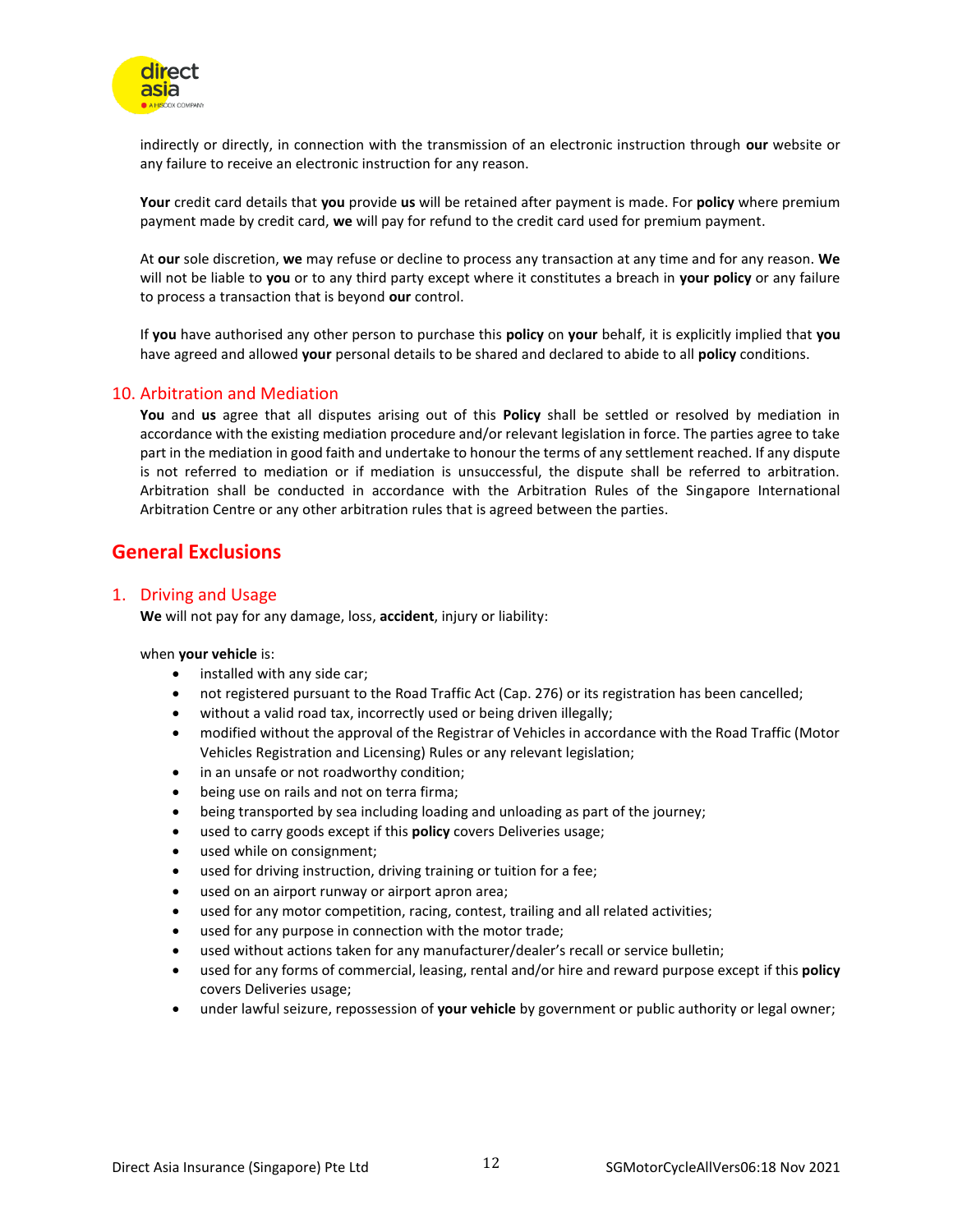

when **your vehicle** is driven by:

- any **rider** without a valid licence;
- any **named** or **authorised rider** who was "at-fault" in two or more **accidents** within three years from the commencement date of **your policy**;
- any **named** or **authorised rider** whose licence has been suspended or cancelled within five years from the commencement date of **your policy**;
- any **named** or **authorised rider** who has been refused, terminated or declined insurance within three years from the commencement date of **your policy**;
- anyone under the influence of alcohol or drugs;
- anyone who is under medical advice against driving;

if at the time of **accident**:

- the number of people (including the **rider**) in **your vehicle** is more than its legal seating capacity;
- is outside the geographical limitations;
- arising from a criminal breach of trust and/or a criminal arrest warranted on **you** or any **authorised rider**;
- to the tyre or rims unless **your vehicle** suffers **accidental** damages at the same time;
- due to failure to exercise due care and diligence to secure, lock or position **your vehicle** from being stolen or damaged;
- due to deterioration, wear, tear, rust, erosion or other form of corrosion;
- to aftermarket parts or **accessories** or non-standard parts on **your vehicle;**
- for existing damage that is not caused by or during the **accident** in question;
- due to mechanical, structural, electronic, electrical or other failures or breakdown whether caused by the manufacturer or otherwise;
- for any personal items stolen from **your vehicle**;
- to repair or replace the set or pair where the loss or damage is to part only of that set or pair;
- related to damage to data, software or computer programmes of **your vehicle**;
- arising from any indirect loss whatsoever;
- resulting from any unlawful act as determined by the authorities including reckless or dangerous driving.

#### <span id="page-12-0"></span>2. Failure to Act or Deliberate Actions

**We** will not pay claim for any **accident**, damage, loss, injury or liability:

- if **you** fail to fulfill **your** responsibility;
- for intentional and deliberate caused by **you** or person acting with **your** permission;
- **we** deem any way fraudulent;
- due to any false declarations or document;
- related to use of **vehicle** if it breaks any rules, regulations or laws.

#### <span id="page-12-1"></span>3. Terrorism and War Risks

**We** will not pay for any loss or damage directly or indirectly caused by or as a result of:

- any **act of terrorism** including **nuclear, chemical, biological terrorism**;
- war, invasion, acts of foreign enemies or similar events;
- riot, rebellion, hostilities, civil commotion, mutiny or usurped power (including loss or damage caused by looting or pillaging).

#### <span id="page-12-2"></span>4. Nuclear Risks

**We** will not pay for any loss or damage directly or indirectly caused by or a result from or in connection with radioactive agents, weapons or material (whether actual or threatened).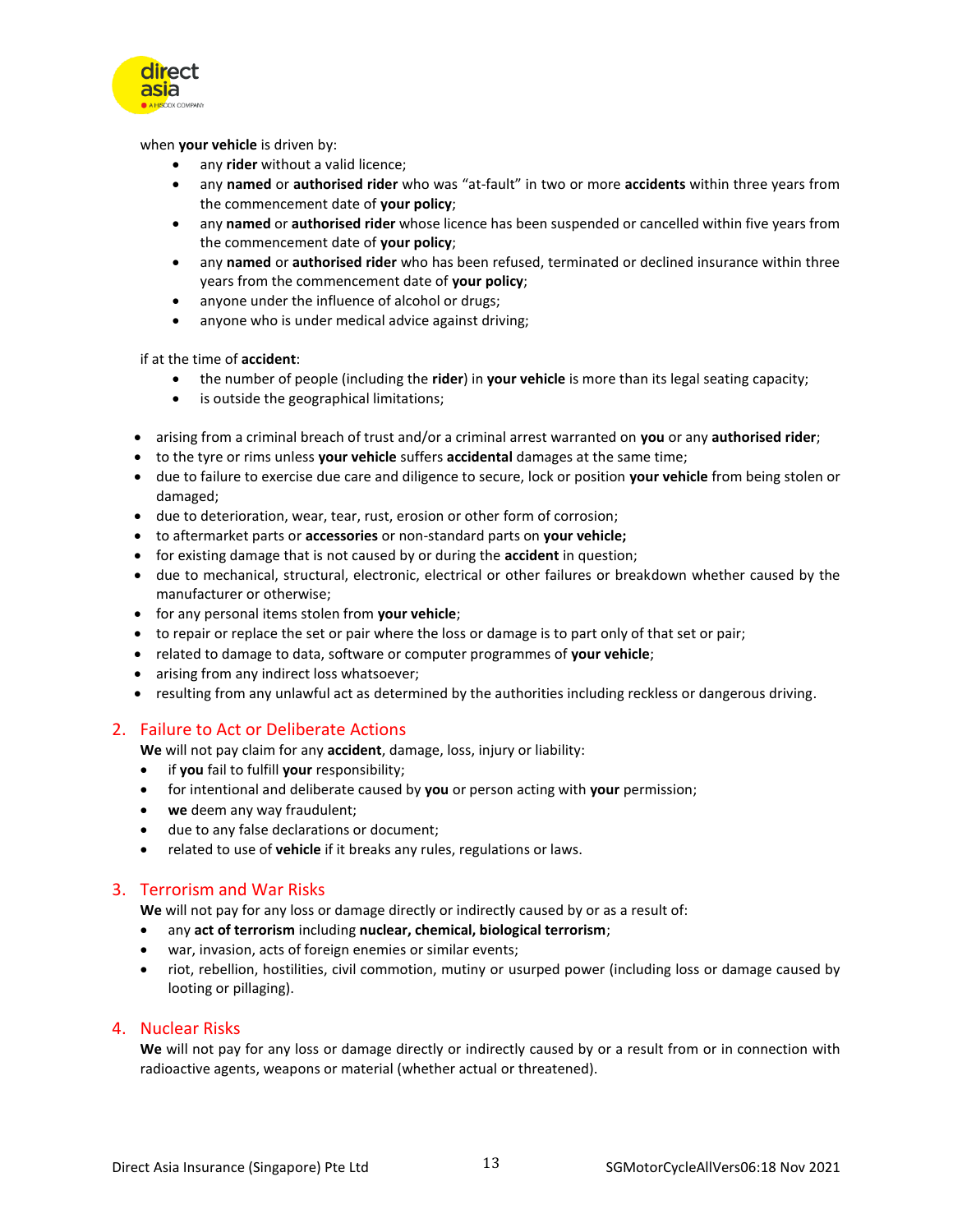

#### <span id="page-13-0"></span>5. Sanction Clause

**We** will not provide cover or be liable to pay any claim or provision under this **policy** under any sanction prohibition or restriction under United Nations resolutions or the trade or economic sanctions, law or regulations of the Republic of Singapore, Malaysia, Thailand, European Union, United Kingdom or United States of America.

#### <span id="page-13-1"></span>6. False or Fraudulent Claims

**We** reserve the right to not pay for any claim or void the **policy**, and report to the relevant authorities when false or fraudulent claim is made.

## <span id="page-13-2"></span>**Definitions**

Any word or expression which has a specific meaning will have the same meaning wherever it appears in the **policy** documents.

**Accident** or **Accidental** refers to sudden and unforeseen event occurring during the **period of insurance** arising out of ownership, use or maintenance of **your vehicle** covered under this **policy**.

**Accessories** refers to audio, multimedia equipment and standard equipment that have no independent power source, fitted by the manufacturer or distributor at the time the **vehicle** was originally bought.

**Act of terrorism** refers to an act (which may or may not involve using force or violence) by any person or group committed for political, religious, ideological or similar intentions, with the aim of influencing any government or to put the public or any section of the public, in fear.

**Amendment** refers to an endorsement or other authorised change to **your policy**.

**Approved workshop** refers to a workshop **we** have appointed, approved and authorised to repair **your vehicle** following a claim.

**Authorised rider** refers to a **rider** who has **your** permission to drive **your vehicle** and who is covered under the selected **rider** plan shown on **your policy** schedule. This person must:

- have a valid licence to ride and must not have been suspended or disqualified from driving within the last 5 years from the commencement date of **your policy** or during the **period of insurance**;
- have not been declined or refused insurance or had insurance terminated by any insurance company within the last 3 years from the commencement date of **your policy** or during the **period of insurance**;
- not have been involved in 2 or more "at fault" **accidents** within the last 3 years from the commencement date of **your policy** or during the **period of insurance**.

**COE** refers to the certificate of entitlement for **your vehicle**.

**DirectAsia, we, us, our** refers to Direct Asia insurance (Singapore) Pte Ltd.

**Excess** refers to the amount that **you** are required to pay towards any claim. These amounts are cumulative and the total cumulative **excess** is payable by **you**.

**Market value** refers to the cost of replacing **your vehicle** with one of the same make and model, of similar condition, specification and age as prevailing immediately before the **accident**.

**Named rider** refers to a **rider** who has been named on **your policy** schedule and/or certificate of insurance.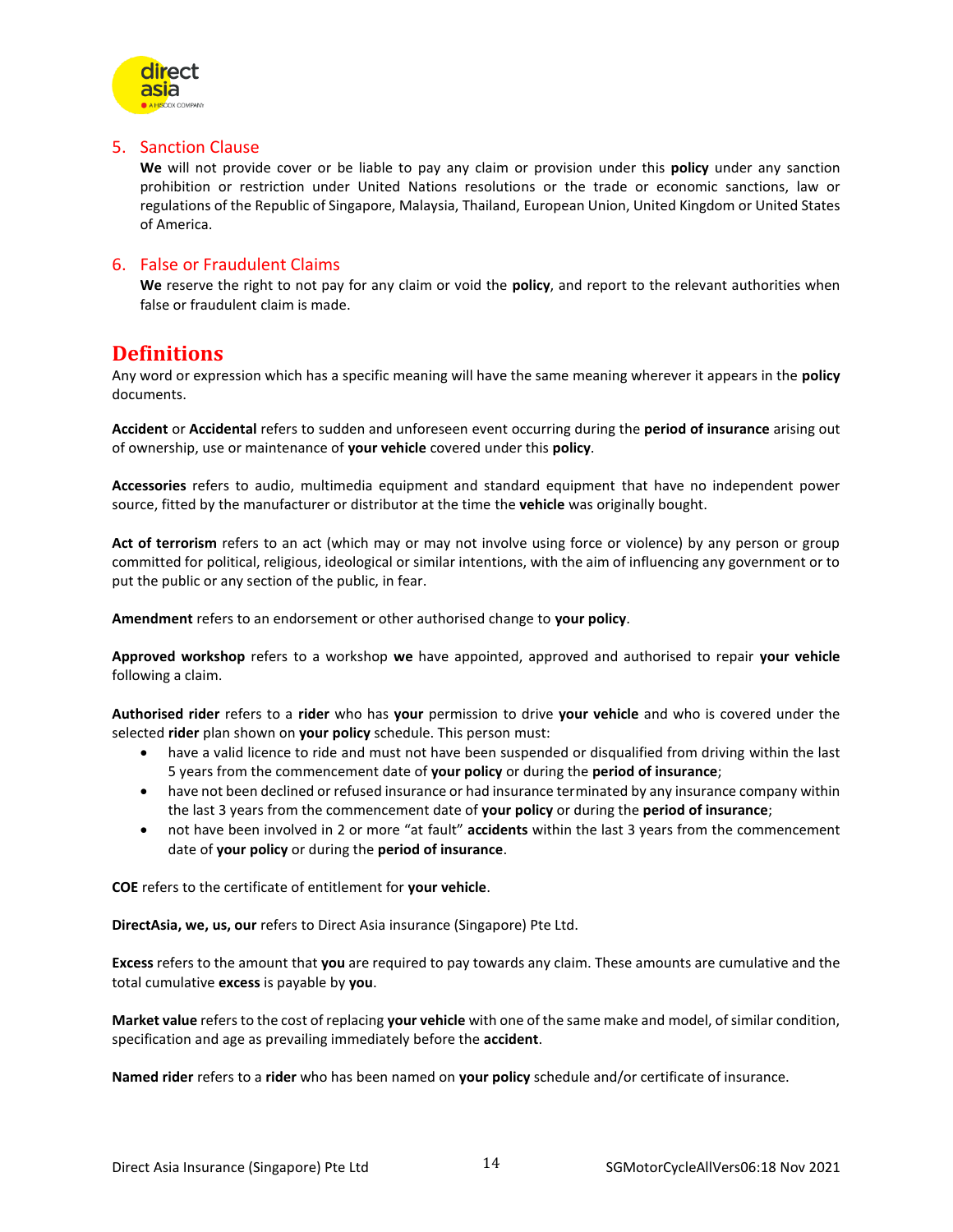

**Nuclear, chemical or biological terrorism** refers to using any nuclear weapon or device or releasing any radiation, solid, liquid or gas chemical agent or biological agent in an **act of terrorism**.

**Period of insurance** refers to the period of time which **your vehicle** is insured under this **policy** as shown in the schedule or certificate of insurance.

**Policy** refers to this **policy**, **your** application form, **your** declarations, the schedule, the certificate of insurance and any endorsements **we** have issued under this **policy**.

**Rider** refers to the person who is eligible to use the **vehicle** covered under this **policy**:

- is main **rider** and **named rider** age between 21 and 24 years old who have held a valid motorcycle licence for at least 2 years and/or not more than 1 **accident** within the last 3 years in the period immediately preceding the inception date of **your policy**;
- is main **rider** and **named rider** age between 25 to 65 years old who holds a valid motorcycle licence for at least 2 years in the period immediately preceding the inception date of **your policy**;
- has no licence suspended or cancelled within the last 5 years from the commencement date of **your policy** or during the **period of insurance**;
- has not been refused insurance or had it terminated by any insurance company within the last 3 years from the commencement date of **your policy** or during the **period of insurance**.

**Total loss** refers to when **your vehicle** is damaged beyond repair, stolen, or when the economical cost to repair **your vehicle** is above the **market value**.

**Unnamed rider** refers to any person who is not named on **your policy** schedule or certificate of insurance but who is allowed to ride **your vehicle** under the "Any rider" optional benefit.

**You, your** refers to the person named as the policyholder and includes the person or persons named as the main **rider** and/or **named rider** and all other **riders** covered in this policy.

**Your vehicle / vehicle** refers to the motorcycle covered under **your policy**, as shown on the certificate of insurance. The policyholder must be the legal and registered owner of this motorcycle within 7 days from the **policy** inception date.

#### <span id="page-14-0"></span>**Customer Care Policy**

At **DirectAsia**, **we** strive to provide service excellence to all **our** policyholders. If on any occasion **our** services falls short of **your** expectation, below is what **you** can do:

**You** should first contact **our** Customer Service Department. **You** can email to **us** at customerservice@directasia.com or call our hotline at (65) 6665 5555. **We** will look into **your** matter and respond within 3 working days and if further action needed, **we** will provide **you** a full reply within 14 working days.

If **you** are dissatisfied with **our** respond, **we** will refer **you** to Financial Industry Disputes Resolution Centre (FIDReC) who is an independent dispute resolution organization. **You** may consider to contact them and submit **your** matter to FIDReC for settlement by mediation in accordance with the mediation procedure in force.

FIDReC's details are: Financial Industry Dispute Resolution Centre Ltd 36 Robinson Road #15-01, City House Singapore 068877 Telephone: 6327 8878 / Email: info@fidrec.com.sg